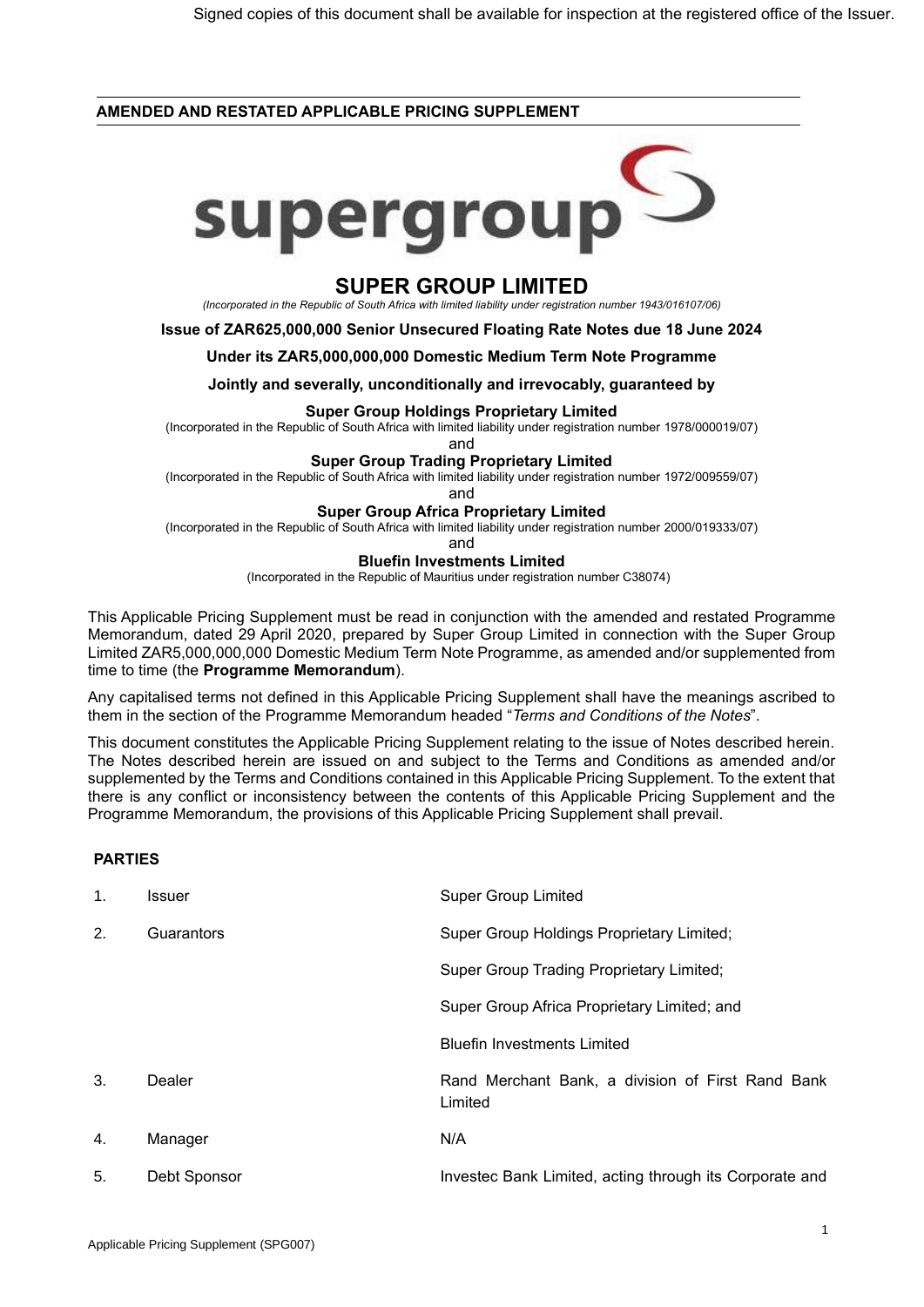|                                  |                           | Institutional Banking division                                                                   |  |
|----------------------------------|---------------------------|--------------------------------------------------------------------------------------------------|--|
| 6.                               | Paying Agent              | <b>Super Group Limited</b>                                                                       |  |
|                                  | <b>Specified Address</b>  | 27 Impala Road, Chislehurston, Sandton, Johannesburg,<br>2196, South Africa                      |  |
| 7.                               | <b>Calculation Agent</b>  | <b>Super Group Limited</b>                                                                       |  |
|                                  | <b>Specified Address</b>  | 27 Impala Road, Chislehurston, Sandton, Johannesburg,<br>2196, South Africa                      |  |
| 8.                               | <b>Transfer Agent</b>     | <b>Super Group Limited</b>                                                                       |  |
|                                  | <b>Specified Address</b>  | 27 Impala Road, Chislehurston, Sandton, Johannesburg,<br>2196, South Africa                      |  |
| 9.                               | <b>Issuer Agent</b>       | Rand Merchant Bank, a division of First Rand Bank<br>Limited                                     |  |
|                                  | <b>Specified Address</b>  | 1 Merchant Place, Cnr Fredman Drive & Rivonia Road,<br>Sandton, Johannesburg, 2196, South Africa |  |
| 10.                              | Settlement Agent          | Rand Merchant Bank, a division of First Rand Bank<br>Limited                                     |  |
|                                  | <b>Specified Address</b>  | 1 Merchant Place, Cnr Fredman Drive & Rivonia Road,<br>Sandton, Johannesburg, 2196, South Africa |  |
| PROVISIONS RELATING TO THE NOTES |                           |                                                                                                  |  |
| 11.                              | <b>Status of Notes</b>    | <b>Senior Unsecured</b>                                                                          |  |
| 12.                              | Series Number             | $\overline{7}$                                                                                   |  |
| 13.                              | <b>Tranche Number</b>     | 1                                                                                                |  |
| 14.                              | Aggregate Nominal Amount: |                                                                                                  |  |

- (a) Series ZAR625,000,000
	- (b) Tranche ZAR625,000,000
- 15. Interest **Interest**
- 16. Interest Payment Basis Floating Rate
- 17. Automatic/Optional Conversion from one Interest/Redemption/Payment Basis to another
- 
- 
- 20. Nominal Amount per Note ZAR1,000,000

18. Form of Notes The Notes in this Tranche are listed Notes, issued in uncertificated form and held by the CSD

19. Issue Date 18 June 2019

N/A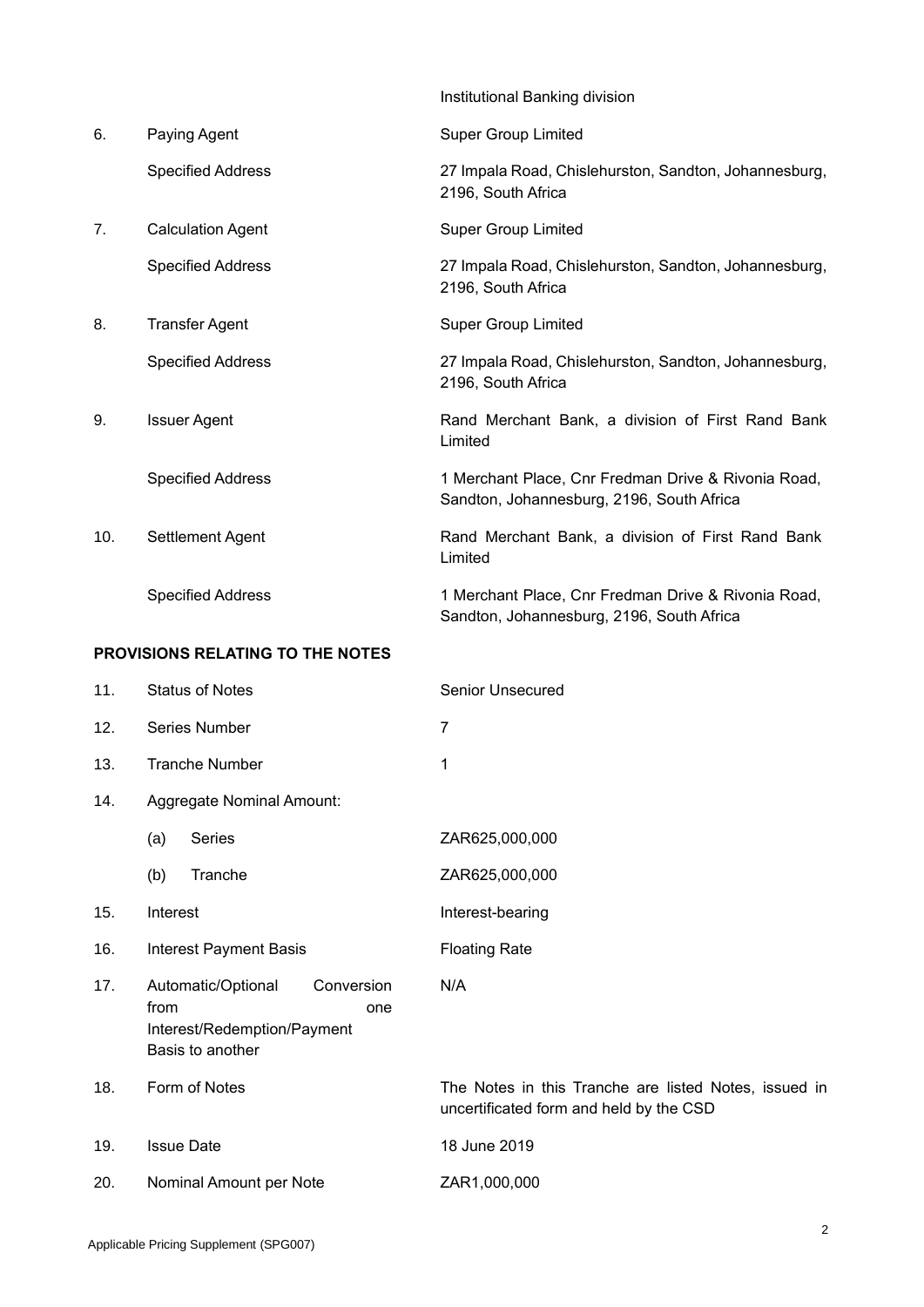| 21. | <b>Specified Denomination</b>  |                    |         | ZAR1,000,000                                                                                                                                                                                                                                                                                                                                                                                                                                                                                                                                                                |
|-----|--------------------------------|--------------------|---------|-----------------------------------------------------------------------------------------------------------------------------------------------------------------------------------------------------------------------------------------------------------------------------------------------------------------------------------------------------------------------------------------------------------------------------------------------------------------------------------------------------------------------------------------------------------------------------|
| 22. | <b>Specified Currency</b>      |                    |         | <b>ZAR</b>                                                                                                                                                                                                                                                                                                                                                                                                                                                                                                                                                                  |
| 23. | <b>Issue Price</b>             |                    |         | 100%                                                                                                                                                                                                                                                                                                                                                                                                                                                                                                                                                                        |
| 24. | Interest Commencement Date     |                    |         | 18 June 2019                                                                                                                                                                                                                                                                                                                                                                                                                                                                                                                                                                |
| 25. | <b>Maturity Date</b>           |                    |         | 18 June 2024                                                                                                                                                                                                                                                                                                                                                                                                                                                                                                                                                                |
| 26. | Applicable<br>Convention       | <b>Business</b>    | Day     | <b>Following Business Day</b>                                                                                                                                                                                                                                                                                                                                                                                                                                                                                                                                               |
| 27. | <b>Final Redemption Amount</b> |                    |         | 100% of Nominal Amount                                                                                                                                                                                                                                                                                                                                                                                                                                                                                                                                                      |
| 28. | Last Day to Register           |                    |         | By 17h00 on 7 June, 7 September, 7 December and 7<br>March of each year until the Maturity Date, or if such day<br>is not a Business Day, the Business Day before each<br><b>Books Closed Period</b>                                                                                                                                                                                                                                                                                                                                                                        |
| 29. | Books Closed Period(s)         |                    |         | The Register will be closed from 8 June to 17 June, 8<br>September to 17 September, 8 December to 17<br>December and 8 March to 17 March (all dates inclusive)<br>of each year until the Maturity Date, or if any early<br>redemption occurs, 10 days prior to the actual<br><b>Redemption Date</b>                                                                                                                                                                                                                                                                         |
| 30. | Default Rate                   |                    |         | N/A                                                                                                                                                                                                                                                                                                                                                                                                                                                                                                                                                                         |
|     | <b>FIXED RATE NOTES</b>        |                    |         | N/A                                                                                                                                                                                                                                                                                                                                                                                                                                                                                                                                                                         |
|     | <b>FLOATING RATE NOTES</b>     |                    |         |                                                                                                                                                                                                                                                                                                                                                                                                                                                                                                                                                                             |
| 31. | Floating<br>(a)<br>Date(s)     | Interest           | Payment | 18 June, 18 September, 18 December and 18 March of<br>each year until the Maturity Date, or, if such day is not a<br>Business Day, the Business Day on which interest will be<br>paid, as determined in accordance with the Applicable<br>Business Day Convention (as specified in this Applicable<br>Pricing Supplement) with the first Floating Interest<br>Payment Date being18 September 2019, or, if such day<br>is not a Business Day, the Business Day on which<br>interest will be paid, as determined in accordance with<br>the Applicable Business Day Convention |
|     | (b)                            | Interest Period(s) |         | From and including the applicable Floating Interest<br>Payment Date and ending on but excluding the following<br>Floating Interest Payment Date, the first Interest Period<br>commencing on the Interest Commencement Date and<br>ending the day before the next Floating Interest Payment<br>Date (each Floating Interest Payment Date as adjusted                                                                                                                                                                                                                         |

Convention)

N/A

(c) Definition of Business Day (if different from that set out in

in accordance with the Applicable Business Day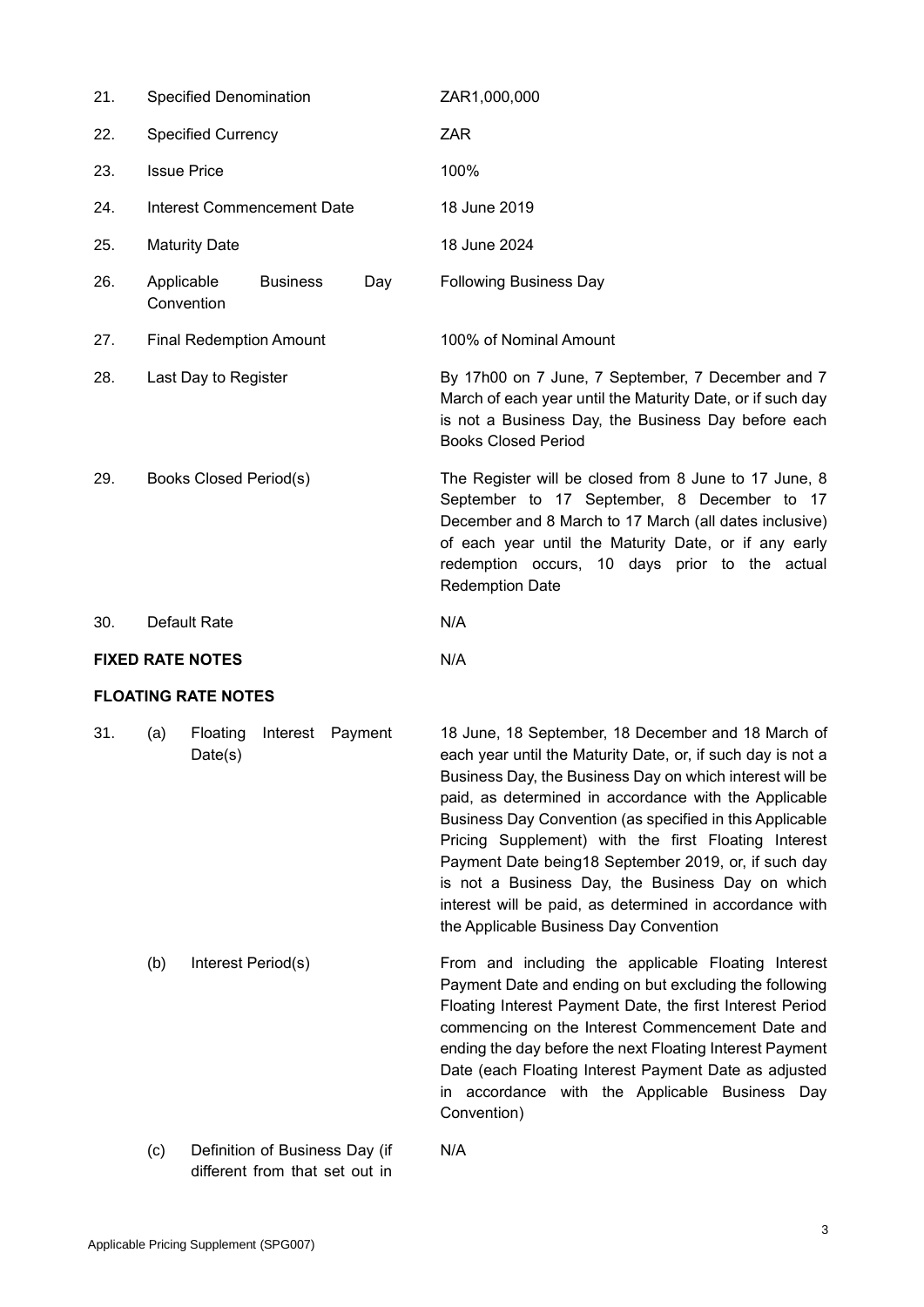Condition 1) (*Interpretation*)

|                            | (d)                                                                                                                                                                                                                       | Minimum Rate of Interest                                                                                              | N/A                                                                                                                                                            |
|----------------------------|---------------------------------------------------------------------------------------------------------------------------------------------------------------------------------------------------------------------------|-----------------------------------------------------------------------------------------------------------------------|----------------------------------------------------------------------------------------------------------------------------------------------------------------|
|                            | (e)                                                                                                                                                                                                                       | Maximum Rate of Interest                                                                                              | N/A                                                                                                                                                            |
|                            | (f)                                                                                                                                                                                                                       | Day Count Fraction                                                                                                    | Actual/365                                                                                                                                                     |
|                            | (g)                                                                                                                                                                                                                       | Other terms relating to the<br>method of calculating interest<br>(e.g.: Day Count Fraction,<br>rounding up provision) | N/A                                                                                                                                                            |
| 32.                        | Manner in which the Rate of Interest<br>is to be determined                                                                                                                                                               |                                                                                                                       | Screen Rate Determination (Reference Rate plus<br>Margin)                                                                                                      |
| 33.                        | Margin                                                                                                                                                                                                                    |                                                                                                                       | 165 basis points per annum to be added to the Reference<br>Rate                                                                                                |
| 34.                        |                                                                                                                                                                                                                           | If ISDA Determination                                                                                                 | N/A                                                                                                                                                            |
| 35.                        |                                                                                                                                                                                                                           | If Screen Rate Determination:                                                                                         |                                                                                                                                                                |
|                            | (a)                                                                                                                                                                                                                       | Reference Rate (including<br>relevant period by reference<br>to which the Rate of Interest<br>is to be calculated)    | 3 month ZAR-JIBAR                                                                                                                                              |
|                            | (b)                                                                                                                                                                                                                       | Interest Rate Determination<br>Date(s)                                                                                | 18 June, 18 September, 18 December and 18 March of<br>each year until the Maturity Date, with the first Interest<br>Rate Determination Date being 12 June 2019 |
|                            | (c)                                                                                                                                                                                                                       | Relevant Screen Page and<br>Reference Code                                                                            | ZAR-JIBAR-SAFEX                                                                                                                                                |
| 36.                        | If Rate of Interest to be calculated<br><b>ISDA</b><br>otherwise<br>than<br>by<br>Determination<br>Screen<br>Rate<br>or<br>Determination, insert basis for<br>determining Rate of Interest/Margin/<br>Fallback provisions |                                                                                                                       | N/A                                                                                                                                                            |
| 37.                        | interest                                                                                                                                                                                                                  | Calculation Agent responsible for<br>calculating amount of principal and                                              | <b>Super Group Limited</b>                                                                                                                                     |
| <b>ZERO COUPON NOTES</b>   |                                                                                                                                                                                                                           |                                                                                                                       | N/A                                                                                                                                                            |
| <b>PARTLY PAID NOTES</b>   |                                                                                                                                                                                                                           |                                                                                                                       | N/A                                                                                                                                                            |
| <b>INSTALMENT NOTES</b>    |                                                                                                                                                                                                                           |                                                                                                                       | N/A                                                                                                                                                            |
| <b>MIXED RATE NOTES</b>    |                                                                                                                                                                                                                           |                                                                                                                       | N/A                                                                                                                                                            |
| <b>INDEX-LINKED NOTES</b>  |                                                                                                                                                                                                                           |                                                                                                                       | N/A                                                                                                                                                            |
| <b>DUAL CURRENCY NOTES</b> |                                                                                                                                                                                                                           |                                                                                                                       | N/A                                                                                                                                                            |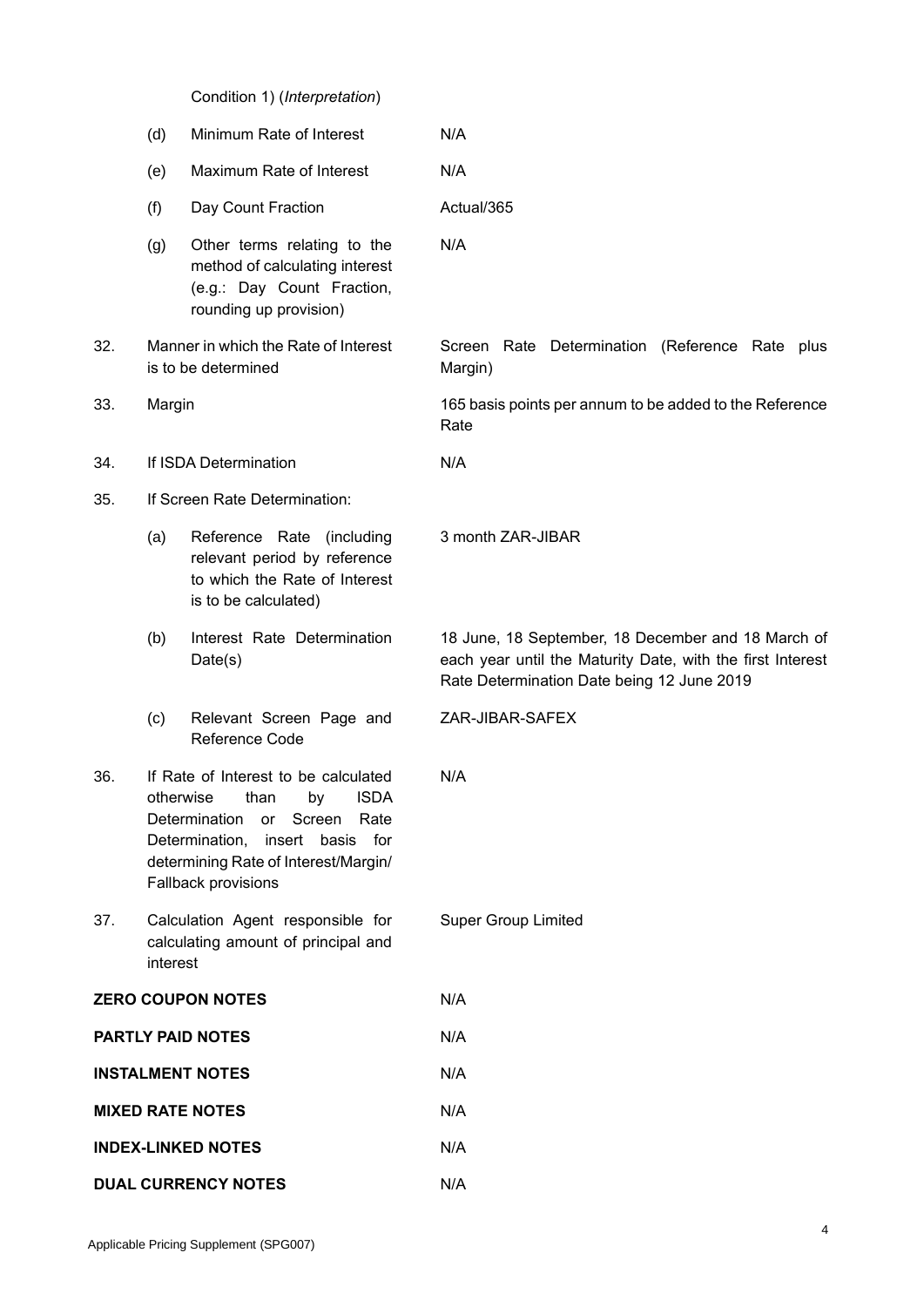| <b>EXCHANGEABLE NOTES</b>                       |                    |                                                                                                                                                                                                                                  | N/A                                                                                                                         |  |
|-------------------------------------------------|--------------------|----------------------------------------------------------------------------------------------------------------------------------------------------------------------------------------------------------------------------------|-----------------------------------------------------------------------------------------------------------------------------|--|
|                                                 | <b>OTHER NOTES</b> |                                                                                                                                                                                                                                  | N/A                                                                                                                         |  |
| <b>PROVISIONS REGARDING REDEMPTION/MATURITY</b> |                    |                                                                                                                                                                                                                                  |                                                                                                                             |  |
|                                                 | 38.                | Redemption at the option of the<br>Issuer pursuant to Condition 11.3<br>(Redemption at the Option of the<br>Issuer):                                                                                                             | No                                                                                                                          |  |
|                                                 | 39.                | Redemption at the Option of the<br>Senior Noteholders pursuant to<br>Condition 11.4 (Redemption at the<br>Option of the Senior Noteholders):                                                                                     | <b>No</b>                                                                                                                   |  |
|                                                 | 40.                | Redemption in the event of a<br>Change of Control at the election of<br>Noteholders pursuant to Condition<br>11.5 (Redemption in the event of a<br>Change of Control) or any other<br>terms applicable to a Change of<br>Control | Yes                                                                                                                         |  |
|                                                 | 41.                | Redemption<br>Amount(s)<br>Early<br>payable on redemption for taxation<br>reasons or on Event of Default (if<br>required).                                                                                                       | Yes                                                                                                                         |  |
|                                                 | <b>GENERAL</b>     |                                                                                                                                                                                                                                  |                                                                                                                             |  |
|                                                 | 42.                | <b>Financial Exchange</b>                                                                                                                                                                                                        | Interest Rate Market of the JSE Limited                                                                                     |  |
|                                                 | 43.                | Additional selling restrictions                                                                                                                                                                                                  | N/A                                                                                                                         |  |
|                                                 | 44.                | ISIN No.                                                                                                                                                                                                                         | ZAG000160235                                                                                                                |  |
|                                                 | 45.                | <b>Stock Code</b>                                                                                                                                                                                                                | <b>SPG007</b>                                                                                                               |  |
|                                                 | 46.                | Stabilising manager                                                                                                                                                                                                              | N/A                                                                                                                         |  |
|                                                 | 47.                | Provisions relating to stabilisation                                                                                                                                                                                             | N/A                                                                                                                         |  |
|                                                 | 48.                | Method of distribution                                                                                                                                                                                                           | <b>Dutch Auction</b>                                                                                                        |  |
|                                                 | 49.                | Credit Rating assigned to the Issuer                                                                                                                                                                                             | zaAAA long-term South Africa national scale credit rating<br>(affirmed on 21 November 2018 and will be renewed<br>annually) |  |
|                                                 | 50.                | <b>Applicable Rating Agency</b>                                                                                                                                                                                                  | Standard & Poor's Ratings Services                                                                                          |  |
|                                                 | 51.                | Governing law (if the laws of South<br>Africa are not applicable)                                                                                                                                                                | N/A                                                                                                                         |  |
|                                                 | 52.                | Other provisions                                                                                                                                                                                                                 | N/A                                                                                                                         |  |
|                                                 |                    |                                                                                                                                                                                                                                  |                                                                                                                             |  |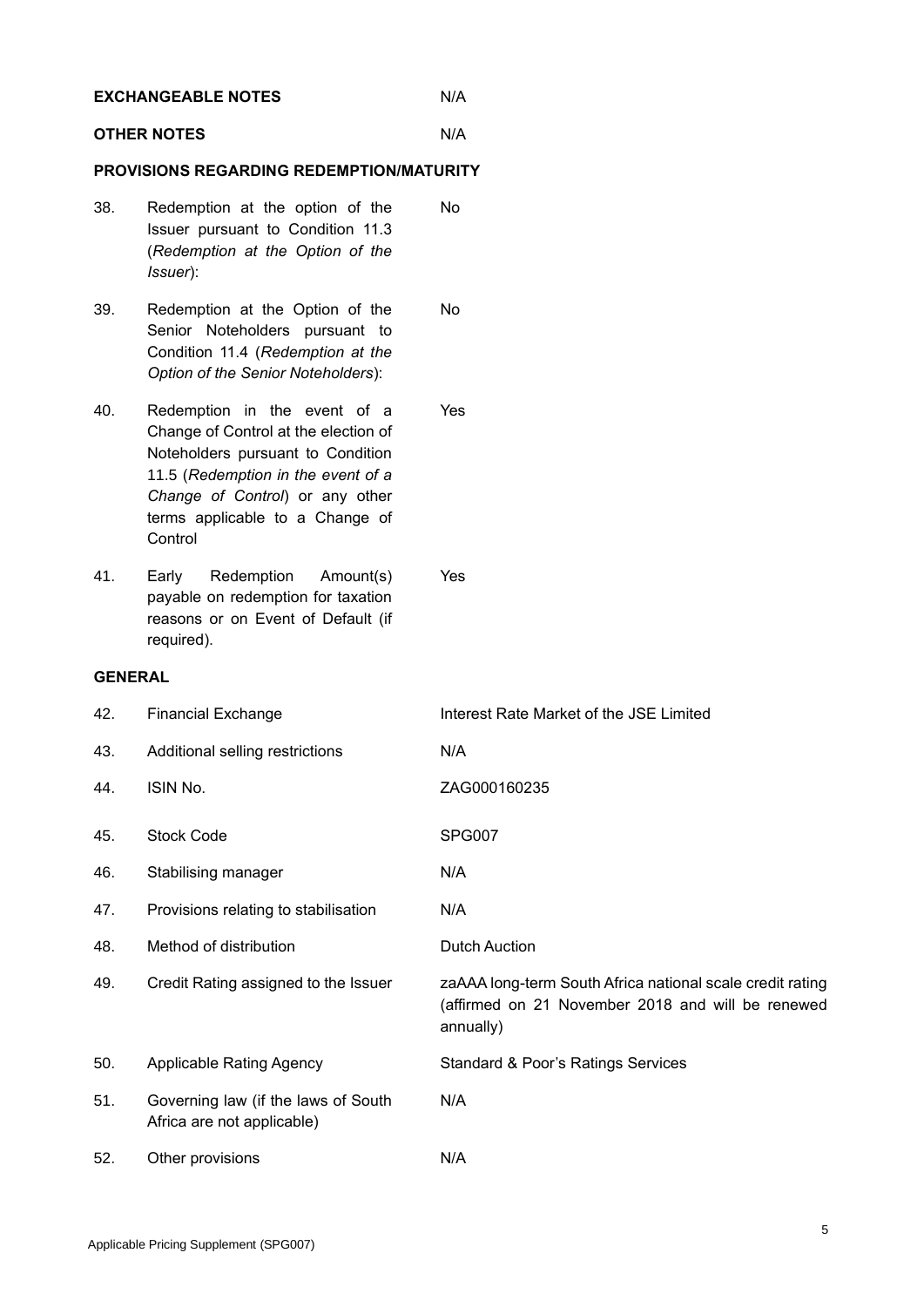#### **DISCLOSURE REQUIREMENTS IN TERMS OF PARAGRAPH 3(5) OF THE COMMERCIAL PAPER REGULATIONS IN RELATION TO THIS ISSUE OF NOTES**

#### 53. Paragraph 3(5)(a)

The "*ultimate borrower*" (as defined in the Commercial Paper Regulations) is the Issuer.

#### 54. Paragraph 3(5)(b)

The Issuer is a going concern and can in all circumstances be reasonably expected to meet its commitments under the Notes.

#### 55. Paragraph 3(5)(c)

The auditor of the Issuer is KPMG Incorporated.

#### 56. Paragraph 3(5)(d)

As at the date of this issue:

- (a) the Issuer has issued ZAR954,000,000, exclusive of this issue, Commercial Paper (as defined in the Commercial Paper Regulations); and
- (b) the Issuer estimates that it may not issue, exclusive of this issue, Commercial Paper during the current financial year, ending 30 June 2019.

#### 57. Paragraph 3(5)(e)

All information that may reasonably be necessary to enable the investor to ascertain the nature of the financial and commercial risk of its investment in the Notes is contained in the Programme Memorandum and the Applicable Pricing Supplement.

### 58. Paragraph 3(5)(f)

There has been no material adverse change in the Issuer's financial position since the date of its last audited financial statements.

### 59. Paragraph 3(5)(g)

The Notes issued will be listed.

#### 60. Paragraph 3(5)(h)

The funds to be raised through the issue of the Notes are to be used by the Issuer for its general corporate purposes.

## 61. Paragraph 3(5)(i)

The obligations of the Issuer in respect of the Notes are unsecured.

## 62. Paragraph 3(5)(j)

KPMG Inc., the statutory auditors of the Issuer, have confirmed that nothing has come to their attention to indicate that this issue of Notes issued under the Programme will not comply in all respects with the relevant provisions of the Commercial Paper Regulations.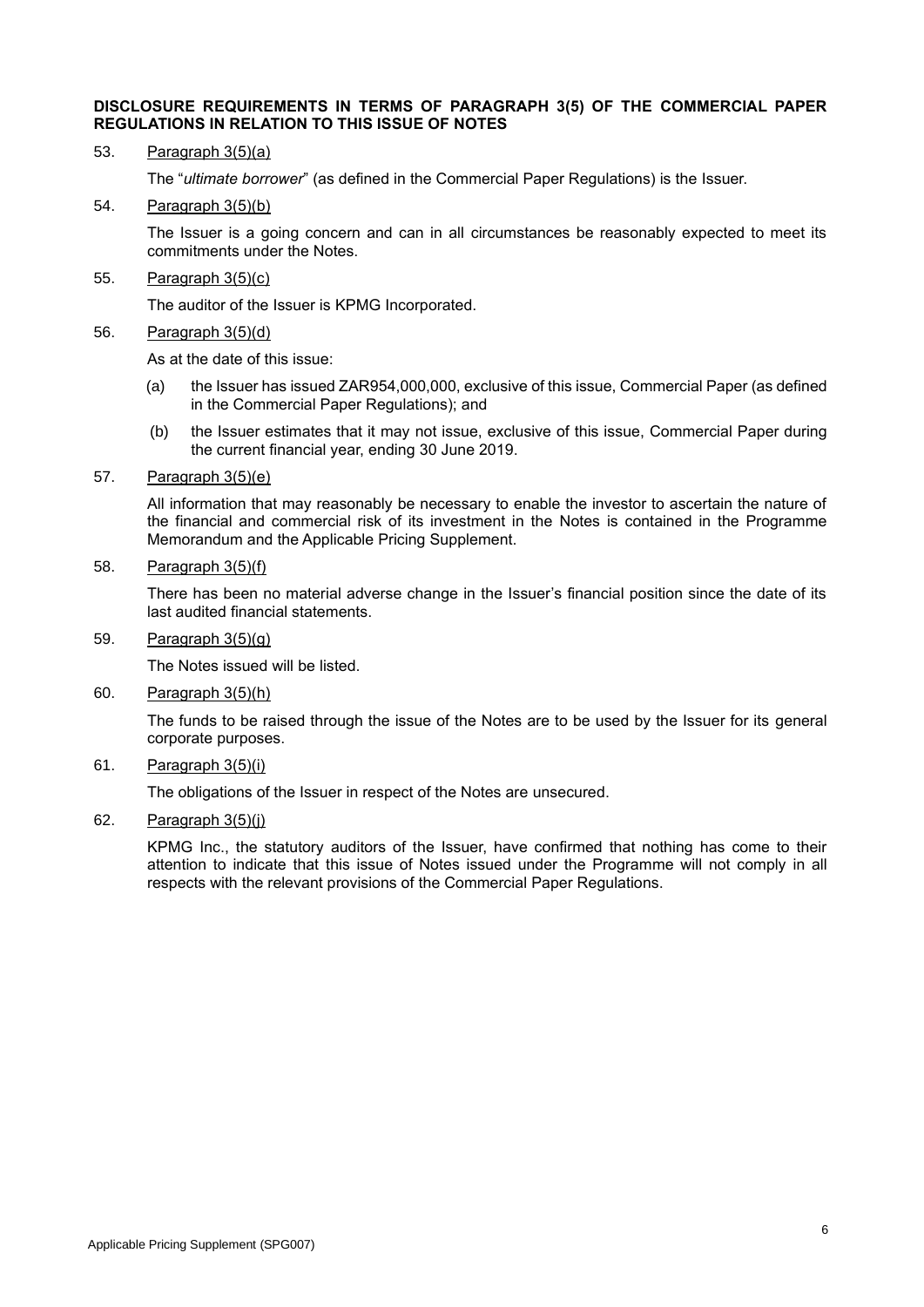## **Responsibility:**

The Issuer certifies that to the best of its knowledge and belief there are no facts that have been omitted from the Programme Memorandum or this Applicable Pricing Supplement which would make any statement false or misleading and that all reasonable enquiries to ascertain such facts have been made as well as that the Programme Memorandum together with this Applicable Pricing Supplement, contains all information required by law and the Debt Listings Requirements of the JSE. The Issuer accepts full responsibility for the accuracy of the information contained in the Programme Memorandum, the Applicable Pricing Supplement, the annual financial statements and the integrated reports of the Issuer and any amendments or supplements to the aforementioned documents, except as otherwise stated therein.

The JSE takes no responsibility for the contents of the Programme Memorandum read with this Applicable Pricing Supplement, the integrated reports, which include the annual financial statements of the Issuer, and any amendments or supplements to the aforementioned documents. The JSE makes no representation as to the accuracy or completeness of the Programme Memorandum read with this Applicable Pricing Supplement, the integrated reports, which include the annual financial statements of the Issuer and any amendments or supplements to the aforementioned documents and expressly disclaims any liability for any loss arising from or in reliance upon the whole or any part of the aforementioned documents. The JSE's approval of the registration of this Programme Memorandum and listing of the Notes is not to be taken in any way as an indication of the merits of the Issuer or of the Notes and that, to the extent permitted by law, the JSE will not be liable for any claim whatsoever.

As at the date of this Applicable Pricing Supplement, the Issuer confirms that the authorised Programme Amount of ZAR5,000,000,000 has not been exceeded.

Application was hereby made to list this issue of Notes on 18 June 2019.